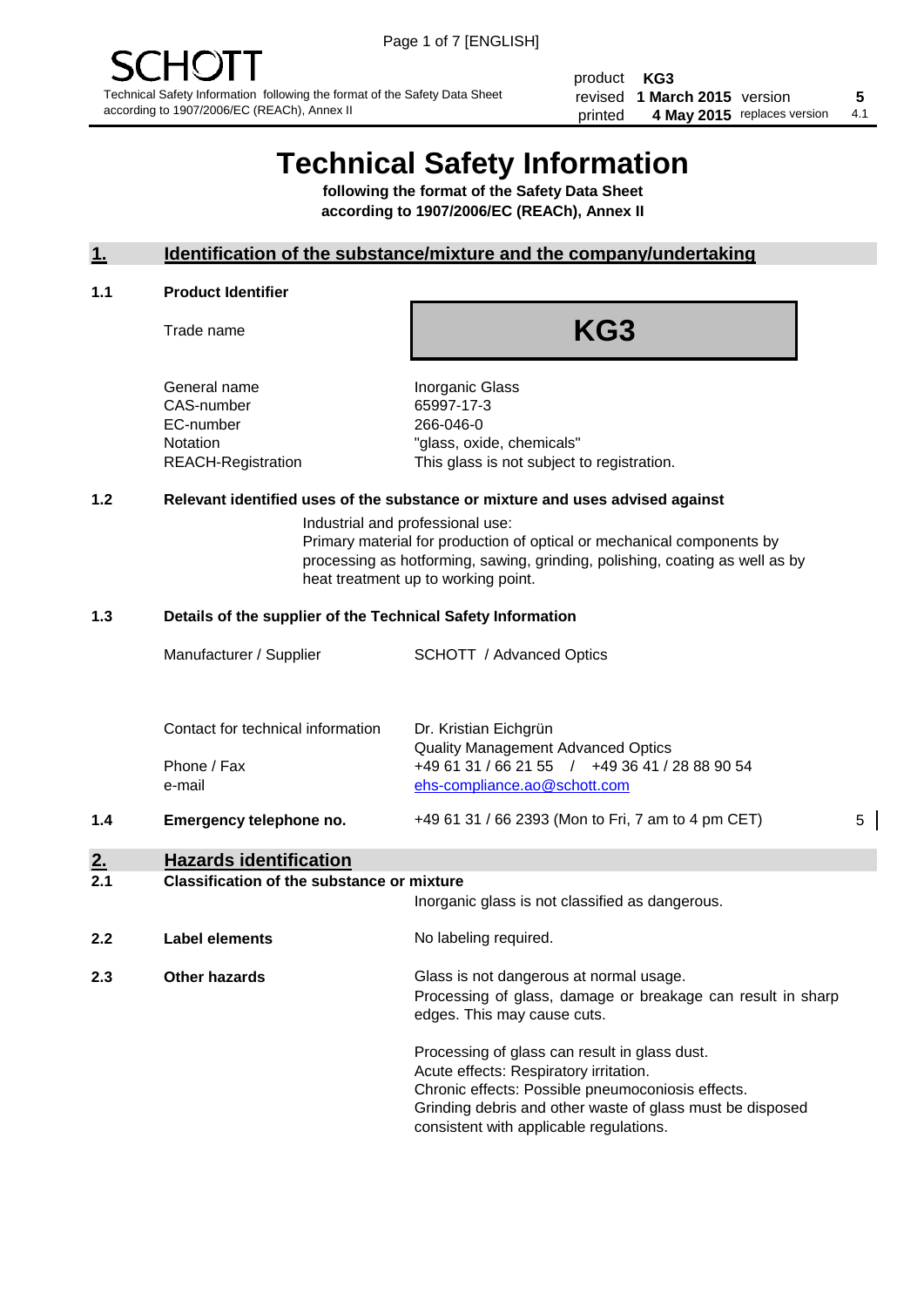#### **3. Composition/information on ingredients**

#### **3.1 Substances**

As the substance glass is not included in the candidate list of substances of very high concern, currently there are no information duties according to article 33 of REACH. However for the production of glass we may use substances, which are on the candidate list and had been included in Annex XIV of the REACH regulation or could be included in future . These powdery substances are not present as such in the final glass; they are fully integrated into the glass matrix through the melting process. Thus they loose their original characteristics. The main components are listed as additional information in chapter 16. For more information please refer to ehs-compliance.ao@schott.com.

#### **3.2 Mixtures**

Glass is classified as substance acc. to regulation (EC) No 987/2008 (amending of Reach-Reg.).

#### **4. First aid measures**

#### **4.1 Description of first aid measures**

| <b>General information</b> | Glass is no hazardous substance. The following information<br>refer to glass dust and glass splinter which may result from<br>processing or breakage. |
|----------------------------|-------------------------------------------------------------------------------------------------------------------------------------------------------|
| <b>After inhalation</b>    | Supply fresh air; consult doctor in case of complaints                                                                                                |
| After skin contact         | Normally not dangerous.                                                                                                                               |
|                            | Consult doctor in case of complaints.                                                                                                                 |
| After eye contact          | Rinse under running water.                                                                                                                            |
|                            | Consult doctor in case of complaints.                                                                                                                 |
| <b>After swallowing</b>    | Consult doctor                                                                                                                                        |

#### **4.2 Most important symptoms and effects, both acute and delayed**

none known

**4.3 Indication of immediate medical attention and special treatment needed** 

|     |                                                                     | none                           |
|-----|---------------------------------------------------------------------|--------------------------------|
| 5.  | <b>Fire fighting measures</b>                                       |                                |
| 5.1 | <b>Extinguishing media</b>                                          | no requirements                |
| 5.2 | Special hazards arising from the substance or mixture               | none. Glass is noncombustible. |
| 5.3 | <b>Advice for firefighters</b>                                      | none                           |
| 6.  | <b>Accidental release measures</b>                                  |                                |
| 6.1 | Personal precautions, protective equipment and emergency procedures |                                |
|     |                                                                     | none                           |
| 6.2 | <b>Environmental Precautions</b>                                    | none                           |
| 6.3 | Methods and material for containment and cleaning up                | none                           |
| 6.4 | Reference to other sections                                         | none                           |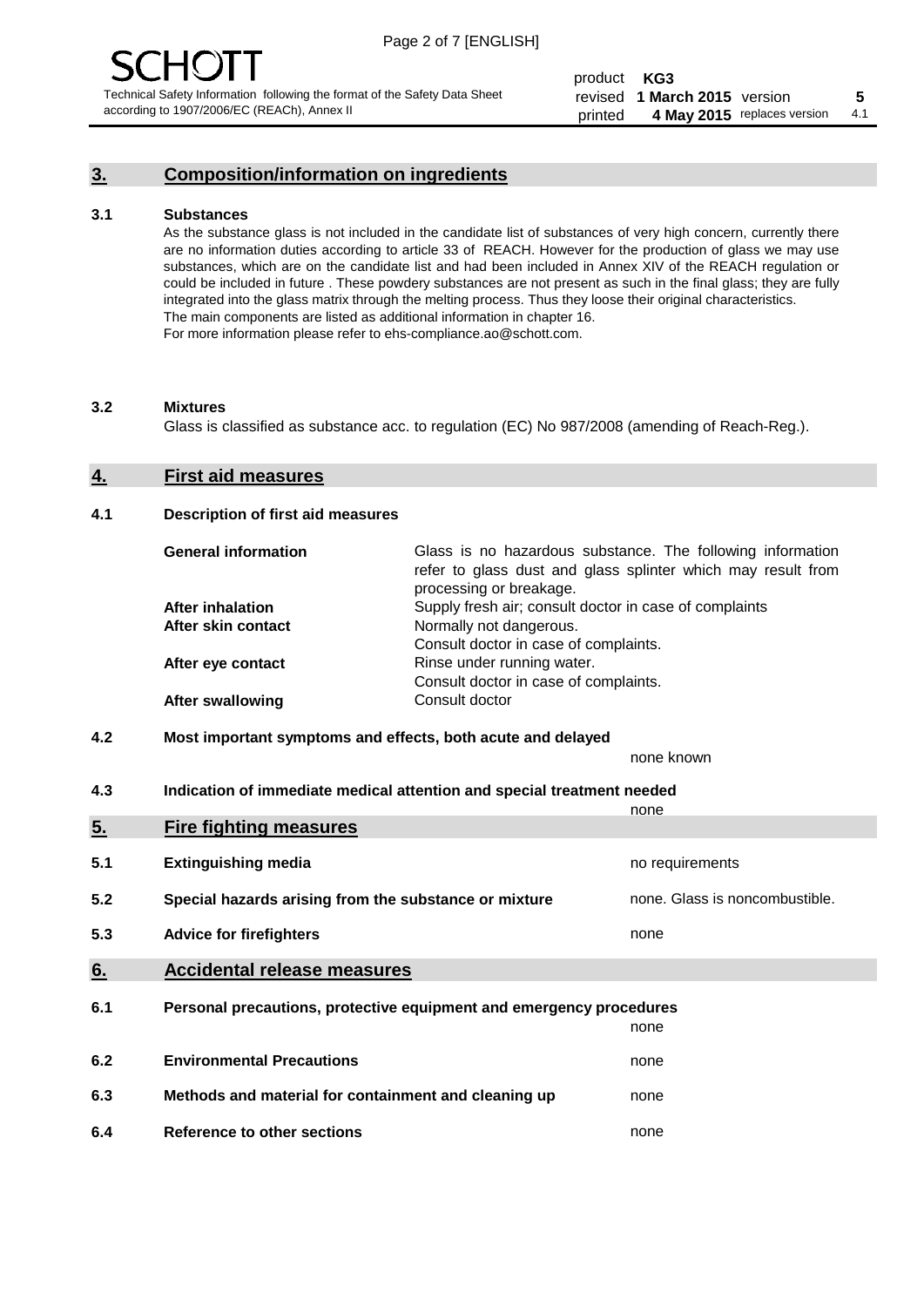

product **KG3** revised **5 1 March 2015** version printed 4 May 2015 replaces version 4.1

| $\underline{7}$ . | <b>Handling and storage</b>                                                                                                                                                                                                                                                                                                                                                                                                    |                                                                                                                                                                                                                                                                                                                                        |  |
|-------------------|--------------------------------------------------------------------------------------------------------------------------------------------------------------------------------------------------------------------------------------------------------------------------------------------------------------------------------------------------------------------------------------------------------------------------------|----------------------------------------------------------------------------------------------------------------------------------------------------------------------------------------------------------------------------------------------------------------------------------------------------------------------------------------|--|
| 7.1               | <b>Precautions for safe handling</b>                                                                                                                                                                                                                                                                                                                                                                                           | Avoid breakage because of injury risk by sharp edges.                                                                                                                                                                                                                                                                                  |  |
| 7.2               | Conditions for safe storage, including any incompatibilities                                                                                                                                                                                                                                                                                                                                                                   | Store in dry environment. Avoid excessive humidity.                                                                                                                                                                                                                                                                                    |  |
| 7.3               | Specific end use(s)                                                                                                                                                                                                                                                                                                                                                                                                            | see section 1.2                                                                                                                                                                                                                                                                                                                        |  |
| 8.                | <b>Exposure controls / personal protection</b>                                                                                                                                                                                                                                                                                                                                                                                 |                                                                                                                                                                                                                                                                                                                                        |  |
| 8.1               | <b>Control parameters</b><br>Regulation<br>Value<br>0.3 mg / $m^3$<br>no information<br>peak limit<br>teratogenic                                                                                                                                                                                                                                                                                                              | In case of dust formation, declaration for FUSED SILICA, CAS-No: 60676-86-0<br>TRGS 900 - GERMAN OCCUPATIONAL EXPOSURE LIMIT VALUES (01/2006)<br>(EXPOSURE LIMIT VALUE) with reference to the respirable fraction.<br>There is no reason to fear a risk of damage to the developing embryo<br>or foetus when limit value is adhered to |  |
| 8.2               | <b>Exposure controls</b><br>Technical measures and appropriate work processes have higher priority than personal<br>protective equipment. Provide adequate ventilation by local exhaust ventilation or ventilation<br>in general.<br>Adequate assessment tools for verification of effectivity of the protective measures includes<br>methods of measurements as described in "Technischen Regeln for Gefahrstoffe (TRGS) 402. |                                                                                                                                                                                                                                                                                                                                        |  |
|                   | <b>Respiratory Protection</b>                                                                                                                                                                                                                                                                                                                                                                                                  | Technical<br>measure: wet grinding/processing, avoid dust<br>formation.<br>If glass dust or particulates are above the national exposure<br>limits use a national approved respirator for dust and fibers.                                                                                                                             |  |
|                   | <b>Hand Protection</b>                                                                                                                                                                                                                                                                                                                                                                                                         | Use protective gloves and safety wristbands for protection<br>against cut injuries.                                                                                                                                                                                                                                                    |  |
|                   | Eye Protection                                                                                                                                                                                                                                                                                                                                                                                                                 | Use industrial safety glasses that meet national standards.                                                                                                                                                                                                                                                                            |  |
|                   | <b>Personnel Protection</b>                                                                                                                                                                                                                                                                                                                                                                                                    | Use safety skirting for protection from sharp edges.<br>Wear safety shoes.                                                                                                                                                                                                                                                             |  |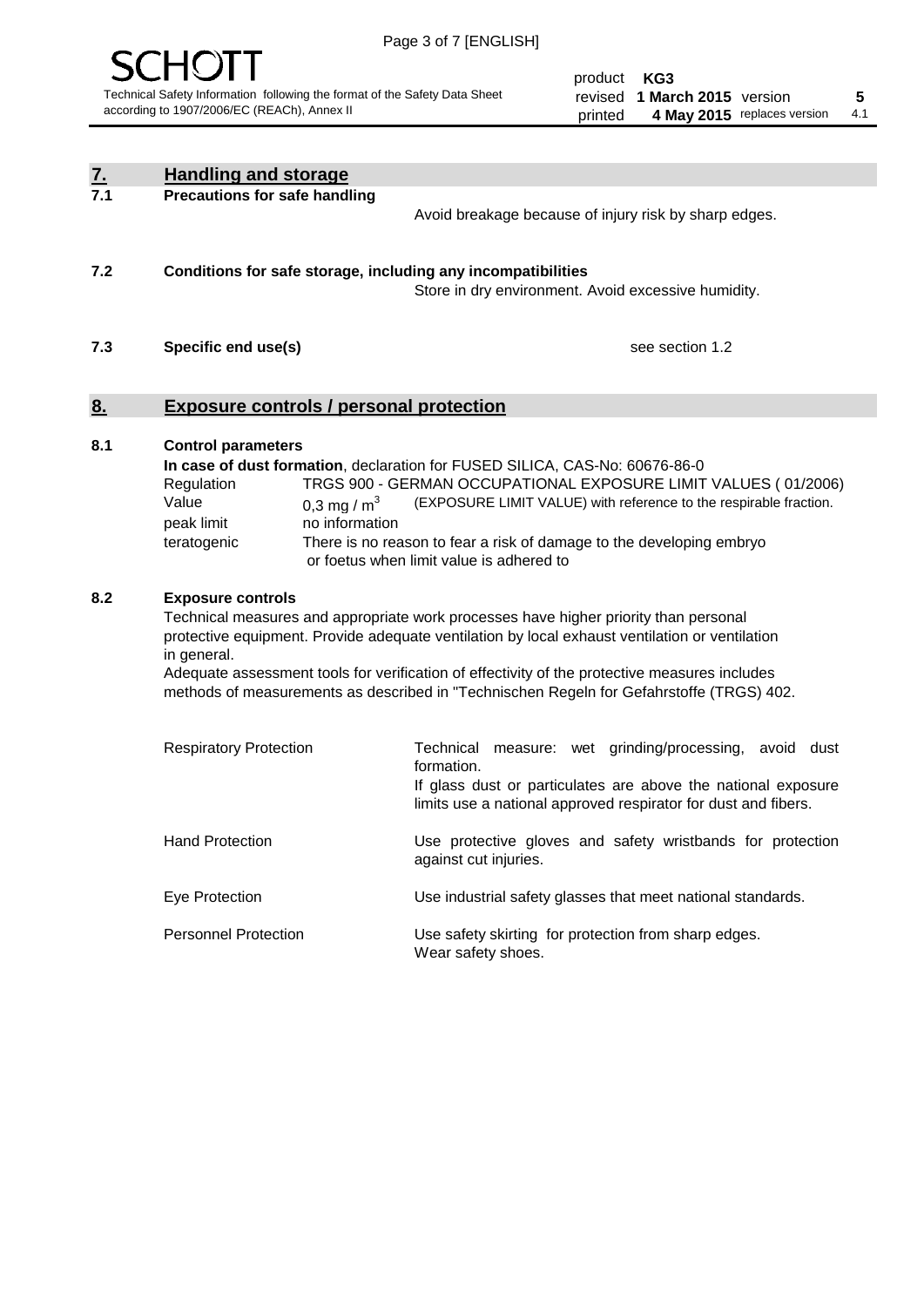#### **9. Physical and chemical properties**

#### **9.1 Information on basic physical and chemical properties**

|     | Appearance                            |                                                    |
|-----|---------------------------------------|----------------------------------------------------|
|     | <b>Physical state</b>                 | solid                                              |
|     | <b>Colour</b>                         | transparent or coloured                            |
|     | <b>Odour</b>                          | odourless                                          |
|     | pH-value                              | not applicable                                     |
|     | Boilling point/boilling range         | not applicable                                     |
|     | Melting point/melting range           | 581 °C                                             |
|     |                                       | Transformation temperature according to ISO 7884-8 |
|     | <b>Flashpoint</b>                     | not combustible                                    |
|     | <b>Combustibility</b>                 | not combustible                                    |
|     | Ignition temperature                  | none                                               |
|     | <b>Auto flammability</b>              | none                                               |
|     | Danger of explosion                   | none                                               |
|     | <b>Explosive limits upper / lower</b> | none                                               |
|     | <b>Oxidizing characteristics</b>      | none                                               |
|     | Vapour pressure                       | not applicable                                     |
|     | Density (20 °C)                       | $2,52$ g/ccm                                       |
|     | <b>Water solubility</b>               | not applicable                                     |
|     | <b>Fat solubility</b>                 | not applicable                                     |
|     | n-octanol-water partition coefficient | not applicable                                     |
|     | <b>Other information</b>              | none                                               |
| 9.2 | <b>Other information</b>              | none                                               |

## **10. Stability and Reactivity**

#### **10.1 Reactivity**

Glass is a stable material. Glass is inert to many chemicals, but may react to hot, strong alkaline solutions and with hydrofluoric, fluorosilicic and phosphoric acids. When heated to temperatures above the melting point, metal oxide fumes may be emitted.

Glass is an amorphous, inorganic, usually transparent or translucent substance consisting of a mixture of silicates or sometimes borates or phosphates as glass formers. With additions of modifiers a melt is produced at high temperatures, that cools to a solid state without crystallization.

#### **10.2 Chemical stability**

Glass is stable at normal environmental conditions.

**10.3 Possibility of hazardous reactions** 

No hazardous reactions at intended use.

| 10.4 | <b>Conditions to avoid</b>              | see section 10.1 |
|------|-----------------------------------------|------------------|
| 10.5 | Incompatible materials                  | see section 10.1 |
| 10.6 | <b>Hazardous decomposition products</b> | see section 10.1 |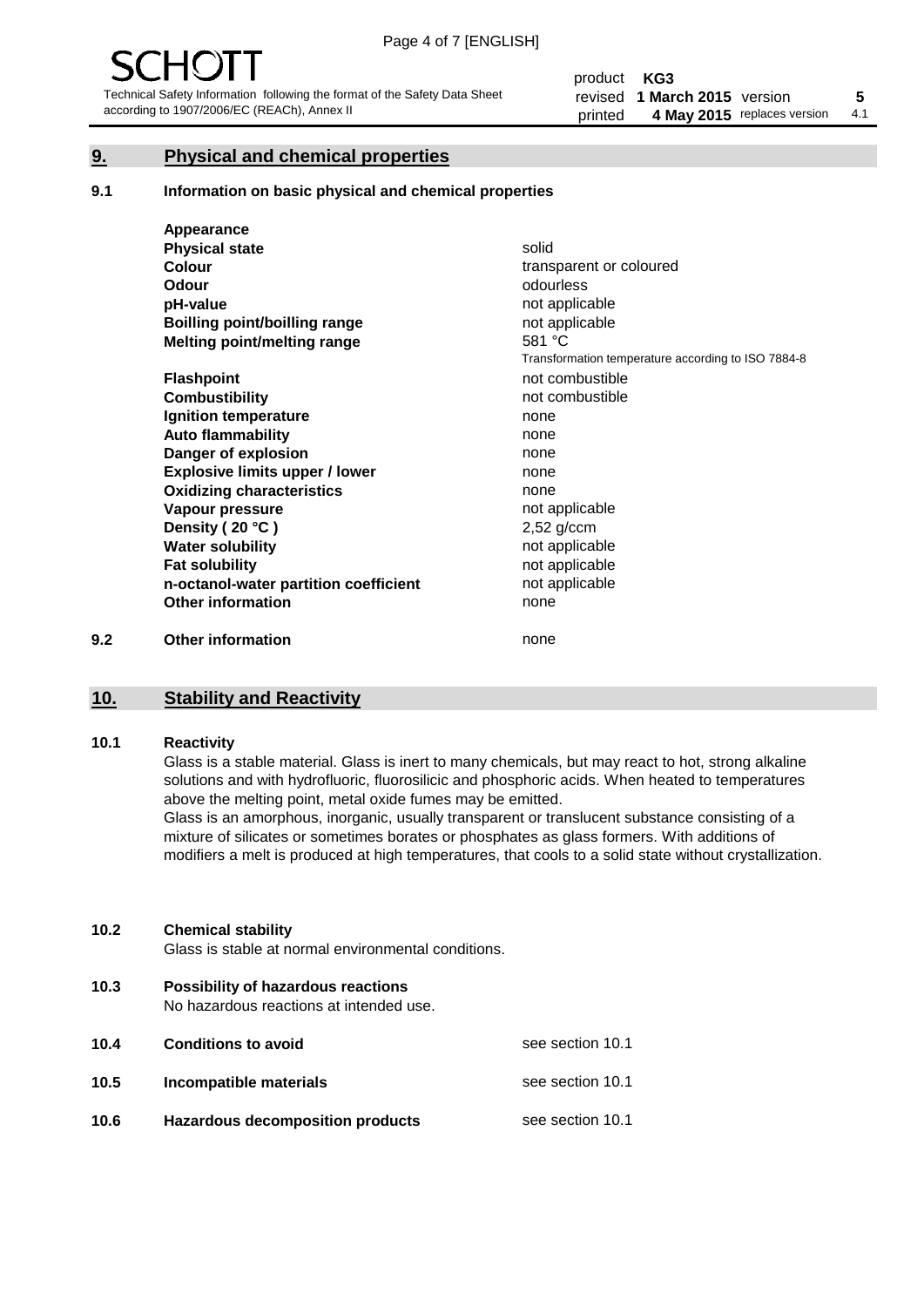

unknown unknown unknown unknown

unknown unknown

Disposal according to local regulations

#### **11. Toxicological information**

**11.1 Information on toxicological effects** Toxicological data are not available.

### **12. Ecological information**

- **12.1 Toxicity**
- **12.2 Persistence and degradability**
- **12.3 Bioaccumulative potential**
- **12.4 Mobility in soil**
- **12.5 Results of PBT and vPvB assessment**
- **12.6 Other adverse effects**

#### **13. Disposal considerations**

**13.1 Waste treatment methods**

| <b>Propocal aboording to local regulations</b> |
|------------------------------------------------|
|                                                |
|                                                |
|                                                |

| <u>14.</u> | <b>Transport information</b>                                            |                     |
|------------|-------------------------------------------------------------------------|---------------------|
| 14.1       | <b>UN Number</b>                                                        | no requirements     |
| 14.2       | <b>UN Proper Shipping Name</b>                                          | no requirements     |
| 14.3       | <b>Transport hazard class(es)</b>                                       | no requirements     |
| 14.4       | Packing group                                                           | no requirements     |
| 14.5       | <b>Environmental hazards</b>                                            | no requirements     |
| 14.6       | Special precautions for user                                            | see sections 6 to 8 |
| 14.7       | Transport in bulk according to Annex II of MARPOL73/78 and the IBC Code |                     |
|            |                                                                         | no requirements     |

#### **15. Regulatory information**

#### **15.1 Safety, health and environmental regulations/legislation specific for the substance or mixture**

**REACH** Under REACH glass is classified as a "Substance". According to Appendix V Number 11 of the REACh regulation glass is exempted from registration if specified conditions are met. SCHOTT AG, Advanced Optics has examined this conditions for its products. This glass is not subject to registration.

**RoHS** This glass does not contain - according to our knowledge - materials in concentrations, whose placing on the market is forbidden in accordance to the current requirements of the European Directive 2011/65/EU.

#### **United Nations Globally Harmonized System (UN-GHS) related to safety information.**

This information considers also the requirements of the UN-GHS related to safety information.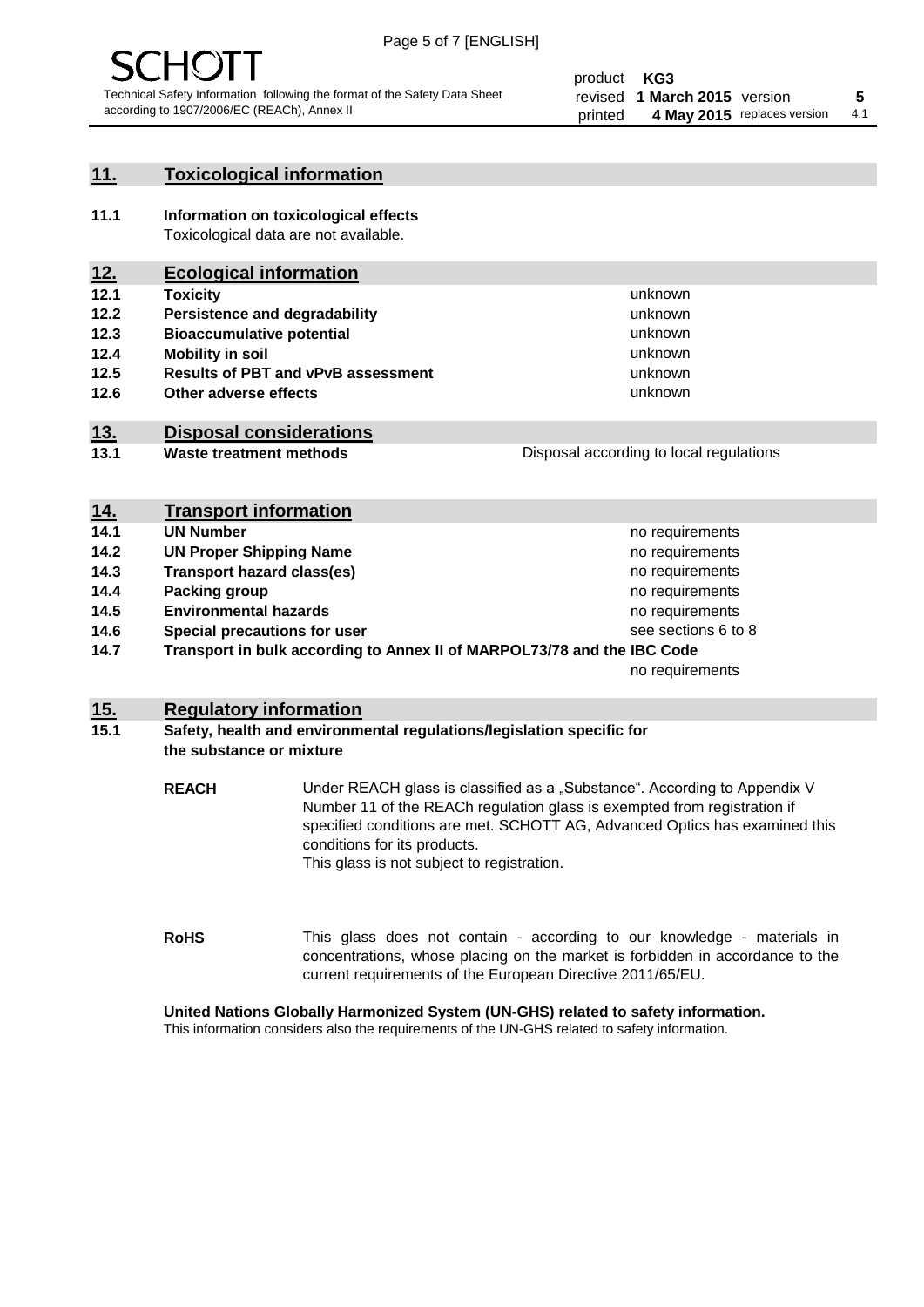# - JF

Technical Safety Information following the format of the Safety Data Sheet according to 1907/2006/EC (REACh), Annex II

#### **15.2 Chemical Safety Assessment**

A Chemical Safety Assessment has not been carried out.

### **16. Other information**

#### **16.1 Composition of mixture according to raw materials, based on the oxides.**

| chemical          |               | proportion    | <b>SVHC (REACH)</b> | Reg.  | <b>OSHA</b>         | <b>ACGIH</b>                                 | Carc. |
|-------------------|---------------|---------------|---------------------|-------|---------------------|----------------------------------------------|-------|
| name              | <b>CAS-No</b> | of weigth (%) | (Y/N)               | (Y/N) | <b>PEL</b>          | <b>TLV</b>                                   | (Y/N) |
| Aluminum Oxide    | 1344-28-1     | $10 - 20$     | No                  | Yes   | $15 \text{ mg/m}^3$ | $10 \text{ mg/m}^3$                          | No    |
| Boron Oxide       | 1303-86-2     | $1 - 10$      | Yes                 | Yes   | $15 \text{ mg/m}^3$ | $10 \text{ mg/m}^3$                          | No    |
| Calcium Oxide     | 1305-78-8     | $1 - 10$      | No                  | Yes   | $5 \text{ mg/m}^3$  | $2 \text{ mg/m}^3$                           | No    |
| Iron Oxide        | 1309-37-1     | $1 - 10$      | No                  | Yes   | $10 \text{ mg/m}^3$ | $5 \text{ mg/m}^3$                           | No    |
| Magnesium Oxide   | 1309-48-4     | $1 - 10$      | No                  | Yes   | $10 \text{ mg/m}^3$ | $10 \text{ mg/m}^3$                          | No    |
| Phosphorous Oxide | 1314-56-3     | 70 - 80       | No                  | No    | N/A                 | N/A                                          | No    |
| Silica            | 14808-60-7    | $1 - 10$      | No                  | Yes   |                     | $0.1 \text{ mg/m}^3$ 0.025 mg/m <sup>3</sup> | No    |

**The classification and limiting values are valid for the raw materials, see section 3. Glass is not a substance of very high concern (SVHC).**

#### **Explanations to the data in the table**

| SVHC(REACH)        | The raw material is listed in the candidate list of the substances of very high<br>concern                                                                 |
|--------------------|------------------------------------------------------------------------------------------------------------------------------------------------------------|
| Reg.               | Regulated chemical substance per list OSHA Regulations (Standards - 29 CFR)<br>Subpart 1910.1000 Tables Z1 to Z3 Limits for Air Contaminants               |
| OSHA / PEL         | Permissible exposure limit – for chemical materials, issued by the OSHA                                                                                    |
| <b>ACGIH / TLV</b> | Threshold limit value - chemical substances classification by the ACGIH                                                                                    |
| <b>OSHA</b>        | Occupational Safety and Health Administration, an organization of the US.<br>Department of Labor (www.osha.gov).                                           |
| <b>ACGIH</b>       | American Conference of Governmental Industrial Hygienists (ACGIH), an<br>member-based organization that advances occupational and environmental<br>health. |
| Carc.              | Chemical substance classified as carcinogen                                                                                                                |